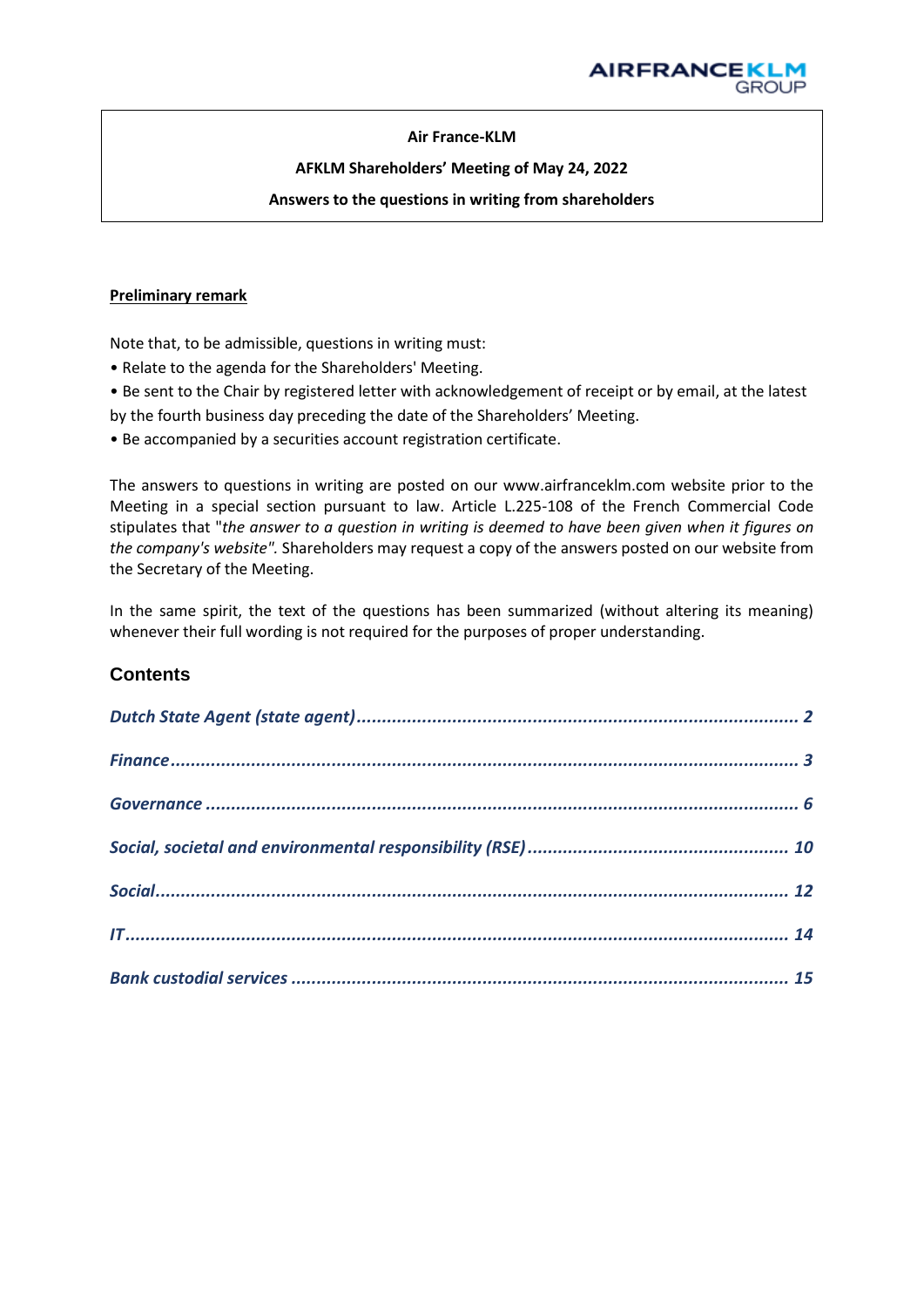# <span id="page-1-0"></span>**Dutch State Agent (***state agent***)**

#### **Question from SPAAK**

**1. Does Air France-KLM agree that the reports ofthe State Agent, appointed by the Dutch State, should be limited only to the topics included in the terms and conditions of the agreement, and that business-sensitive information should not be made public? What action does the Company plan to take to accomplish this?**

The State Agent was appointed by the Dutch government in accordance with the agreements entered into in 2020 between the Dutch government, Air France-KLM, and KLM, within the framework of the Dutch State support for KLM. The mission of the State Agent is to ensure the compliance of Air France-KLM and KLM with their obligations under these agreements, as well as the implementation/compliance of the KLM restructuring plan. In the course of its mission, the State Agent may have knowledge of confidential or sensitive information. However, the State Agent is required to respect the confidentiality of all confidential or sensitive information concerning Air France-KLM or KLM, and is required to keep any such information strictly confidential. The same obligations apply to the Dutch State. The findings of the State Agent are submitted to the Dutch government in the form of reports which are made available to the Dutch Parliament in accordance with the applicable Dutch laws and regulations, and which take into account the confidentiality of certain matters, as expressly mentioned in the second report dated January 17, 2022.

Air France-KLM ensures that the conclusions are made within the strictly limited framework of the State Agent's mission and do not result in the disclosure of confidential or sensitive information concerning the Group.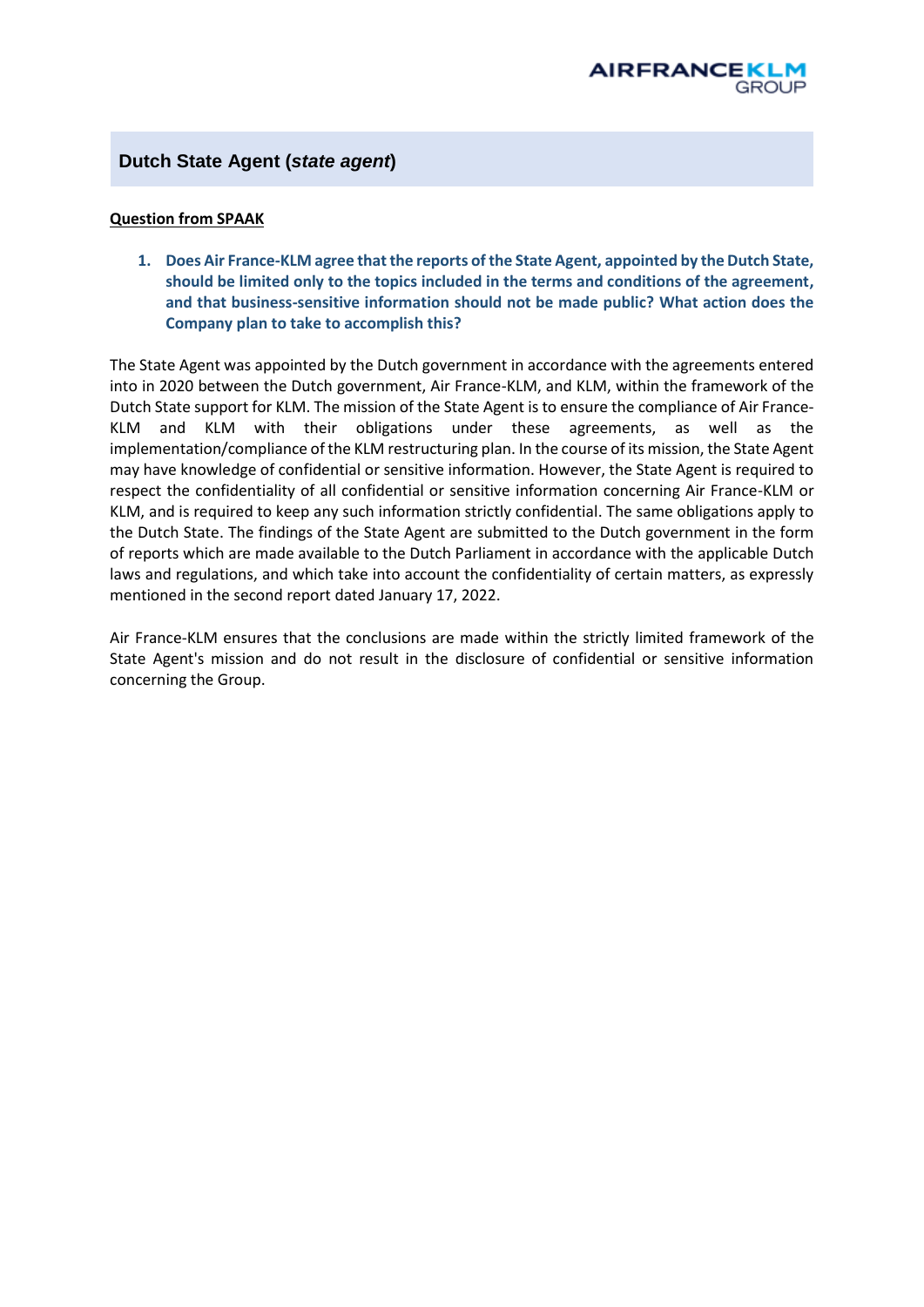

# <span id="page-2-0"></span>**Finance**

#### **Questions from the A. D. U.T.A. association via its President, Mr. Allaguillemette**

**2. The current fuel price volatility makes forecasting very difficult. What is the Group's present policy concerning the supply and what elements might provide short and medium-term visibility to be able to anticipate a deterioration in the environment linked to the geopolitical situation?**

What we are currently seeing is a historically high fuel price and not the fact that the price is unstable. We are permanently confronted with price fluctuations depending on the day and localization of the fuel purchases. We don't purchase fuel futures which could amount to speculation. On the other hand, we have put in place a hedging strategy which is applied consistently over time.

This strategy is outlined in Chapter 3 of the 2021 Universal Registration Document on the risk factors and, more specifically, section 3.1.5.2 addressing exposure to the risk of fuel price volatility.

**3. For the purposes of a forthcoming capital increase, based on the principle that it is not the best stock in which to invest right now, what does the Company plan to do to avoid discouraging loyal shareholders who are going to see a reduction not only in their hypothetical dividend rights but also their voting rights?**

The Group has just launched a capital increase pursuant to the vote by the Shareholders' Meeting of May 2021 with a maintained preferential subscription right for existing shareholders. The preferential subscription right enables shareholders to cancel the effect of shareholding dilution either by continuing to hold the same percentage of the company's share capital (by subscribing for new shares in the amount of their preferential subscription rights) or by receiving financial compensation for the reduction in their percentage of the company's share capital (through the sale of their preferential subscription rights). The preferential subscription right thus protects the patrimonial interests of shareholders in a company which increases its share capital.

#### **Questions from VEB European investors**

**4. Pursuant to French law (Article L.225-248 of the French Commercial Code), a company is not authorized to report negative shareholders' equity for longer than two years. In the 2020 first half, the Company's shareholders' equity turned negative for the first time (€(2.6) billon) and AFKLM was still showing negative shareholders' equity in the 2020 first quarter, i.e. €(4.2) billion. Is it realistic to envisage that Air France-KLM might be able to report positive shareholders' equity at the end of 2022?** 

Pursuant to Article L.225-248 of the French Commercial Code, if the shareholders' equity of a company is less than half the share capital, the company is required, at the latest by the closure of the second financial year during which the recognition of the losses occurred, reduce its share capital by an amount at least equal to the losses which could not be charged to the reserves if, within this period, the shareholders' equity has not been reconstituted in an amount at least equal to half the share capital.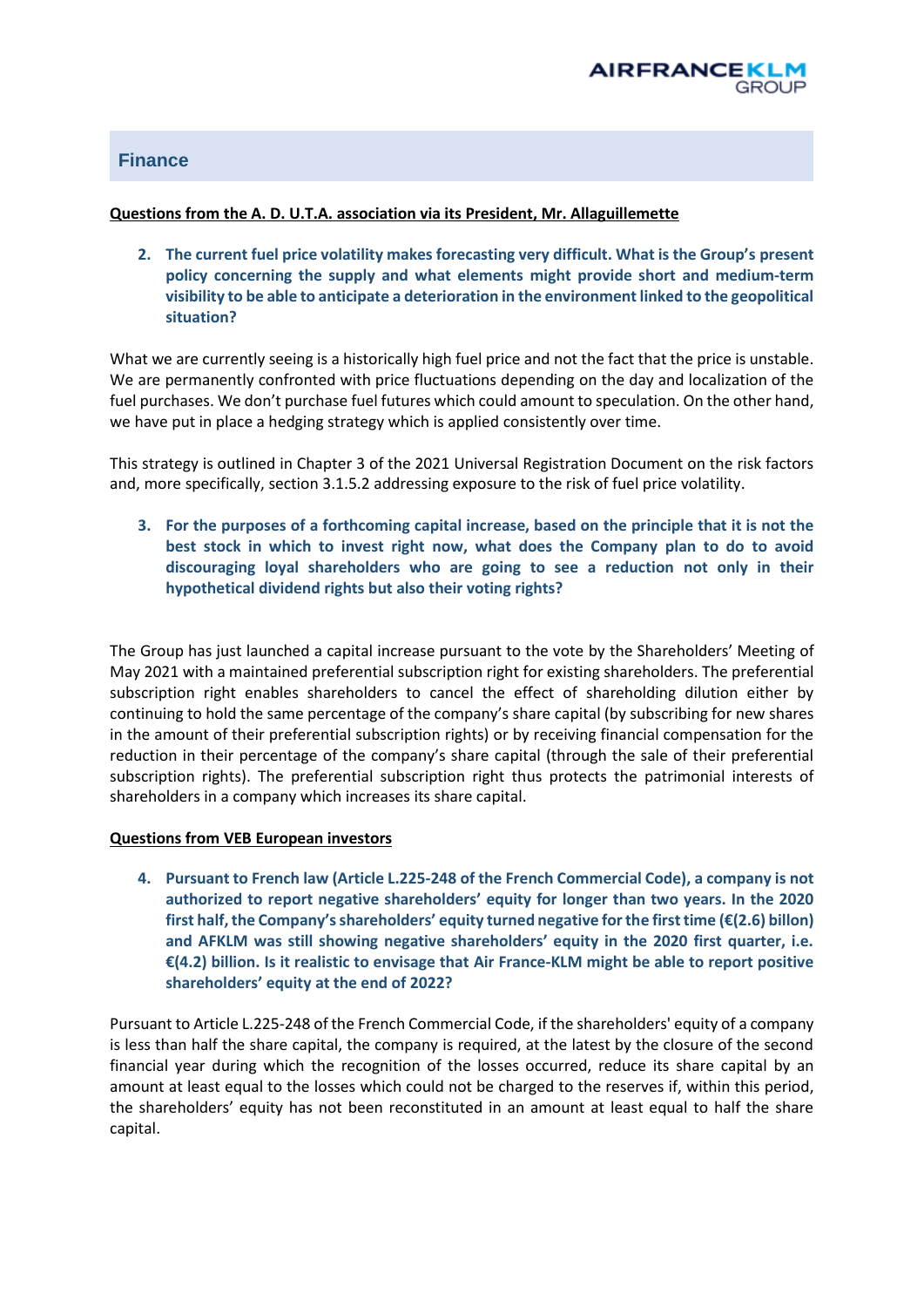

This is a rule under French law which applies to the statutory financial statements but does not concern the financial statements in IFRS. Air France-KLM has not recorded negative shareholders' equity in the statutory financial statements and only the Air France-KLM Group's consolidated financial statements (IFRS) show negative shareholders' equity. The company Air France-KLM is thus not subject to the time limit foreseen in Article L.225-248 of the French Commercial Code in terms of reconstituting its shareholders' equity. The Group still aims to reconstitute its shareholders' equity as soon as possible.

If Air France remains in a situation of negative shareholders' equity at the end of 2023, the company has already identified a number of technical solutions (i.e. non-dilutive) which would help to remedy the situation.

**5. In March 2020, the European Commission adopted the Temporary Framework to support companies facing the consequences of the public health crisis. Within this framework, recapitalization measures by Member States will be authorized until June 30, 2022. Does this mean that a new step in the recapitalization of Air France-KLM is likely to take place before June 30, 2022?**

As of the outset of the pandemic, the European Commission adopted a specific framework setting the rules to be followed by Member States so as to help companies weather the economic crisis following the Covid-19 epidemic. This framework notably allowed the French State to recapitalize Air France in April 2021. The European Commission recently announced the phasing out of this framework starting June 30, 2022. After this date, the traditional State aid scheme will apply to any measure qualified as State aid within the meaning of European Union law. Should Air France-KLM decide to launch a rights issue, the latter shall naturally abide by the time limits of this framework, provided this transaction falls under the scope of this framework. Obviously, this time limit would not apply were the Commission's scope not to apply to the transaction.

**6. In the Q1 2022 results presentation, the management said that it is confident that Air France-KLM would be able to restore its equity "by ourselves just by the performance of the business". What time frame did the management take into consideration when making this statement?** 

This statement relates to KLM's performance and, in the results presentation, it was notably mentioned that: "Thanks to KLM's strong performance, KLM's State-backed RCF has been partly repaid on May 3rd for 311 million euros. In addition, KLM expects to strengthen its balance sheet with positive results."

# **7. Doesthis imply that Air France-KLM excludes any other measures, i.e. other than operational performance, to strengthen the balance sheet?**

No. Other than operational performance, the Group does not exclude measures to reinforce its balance sheet.

The Group has just launched a capital increase with a pre-emptive right for shareholders and is studying other capital strengthening measures such as the issuance of quasi equity instruments (like straight and convertible perpetual bonds) to further restore its equity and accelerate the repayment of State aid.

In total, the capital increase that has just been launched and these additional measures, including the refinancing of Air France's assets announced on May 20, 2022, could represent up to €4 billion. The timing and sizing of each transaction will depend on market conditions and remain subject to the approval of the European Commission, as well as to legal and regulatory approval.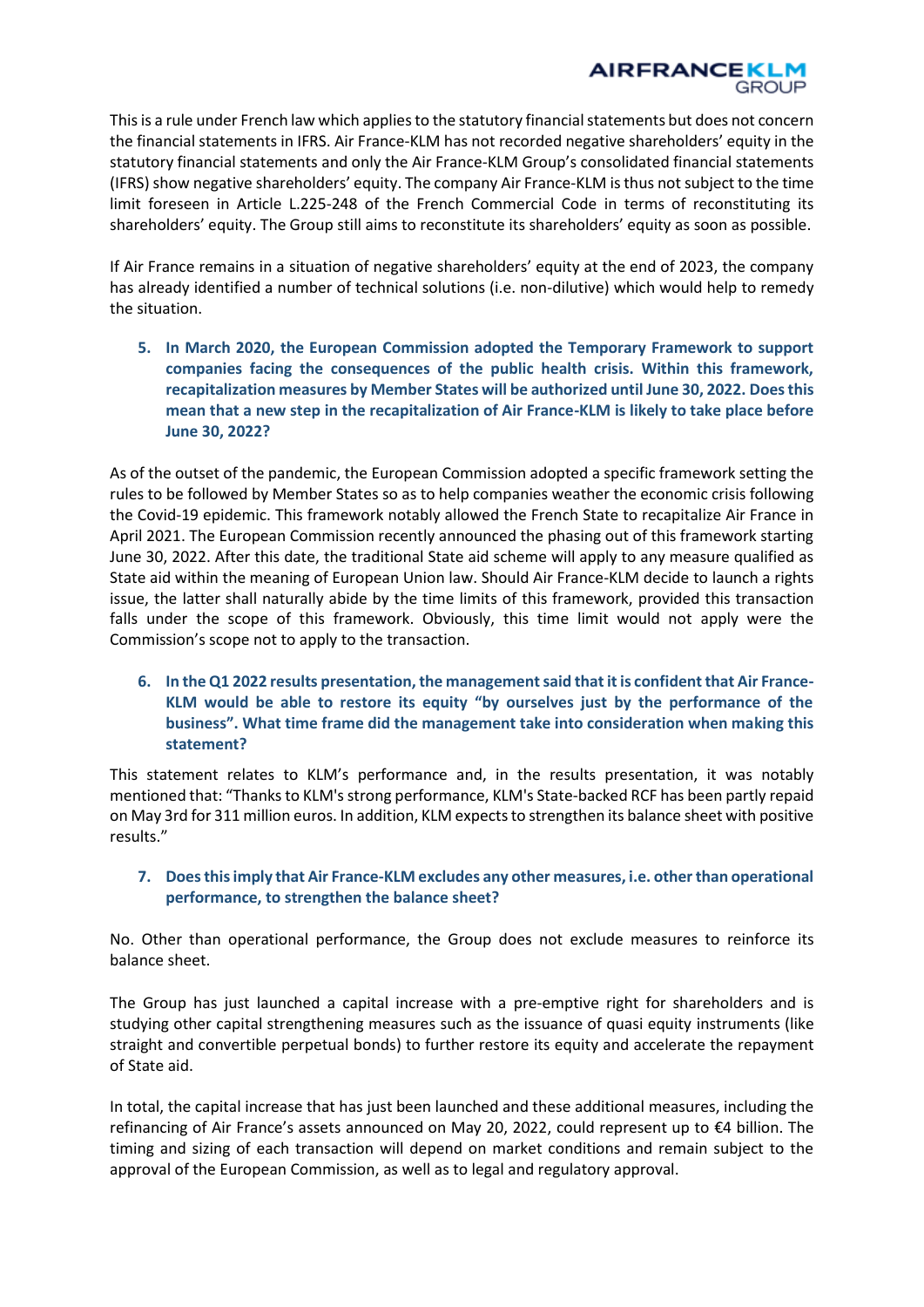## **8. Why would the company's performance alone suffice to restore equity, considering the fact that the company posted losses in Q1 2022 of €(0.5) bn. and pre-Covid 19 net income was on average (financial years 2017-2019) less than €400 million?**

As stated above, the Group has just launched a capital increase with a pre-emptive right for shareholders and isstudying other capital strengthening measures such as the issuance of quasi equity instruments (straight and convertible perpetual bonds) to further restore equity.

This transaction, and all the planned balance sheet strengthening measures, coupled with the expected recovery in EBITDA, will position the Company on a solid financial trajectory.

# **9. Could the management clarify why it is confident that "the solutions in place", as stated during the Q1 2022 results presentation, will enable a positive equity position, and within what time frame?**

The management has already completed capital-strengthening measures (partial redemption of the KLM RCF, strategic partnership with CMA-CGM, contemplated refinancing of engines), has just launched a capital increase with a pre-emptive right for shareholders and continues to study other capital strengthening measures such as the issuance of quasi equity instruments (like straight and convertible perpetual bonds) to further restore equity. The choice and sizing of these instruments will depend on market conditions.

# **10. In view of no new recapitalization plan to date, how were the Statutory Auditors able to confirm the going concern principle for Air France-KLM?**

The going concern principle was examined and confirmed by the management and the Board of Directors on approval of Air France-KLM's 2021 statutory and consolidated financial statements, i.e. on February 16, 2022, without the existence of a Material Uncertainty related to Going Concern.

This assumption was analysed and outlined in note 4.1 in the notes to the consolidated financial statements and note 1 in the notes to the statutory financial statements.

This note refers in particular to:

- The recent trend in air traffic and the pandemic context.
- The measures to adapt capacity and reduce costs,
- The Group's liquidity position, i.e.  $\epsilon$ 10.16 billion in total as of December 31, 2021 and the financial operations already realized,
- The conclusions on the cash flow forecasts over more than 12 months based on several different scenarios and on the respect of the Covenants for KLM,
- The additional recapitalization and/or financing projects,
- The factors of uncertainty on the financial trajectory and the additional available mitigation measures,
- The overall conclusion on the appropriate nature of the going concern principle without retaining the assessment of a Material Uncertainty related to Going Concern.

As Statutory Auditors, in the context of the public health crisis, we considered the liquidity risk and the assessment of the going concern principle as a key audit matter.

We thus outlined the audit procedures that we performed on this matter in our reports on the statutory and consolidated financial statements presented to this Meeting and dated February 18, 2022. We have no observation on the assumption retained by the Company in respect of the going concern principle for the closure of the 2021 accounts and the information provided in the notes in this regard.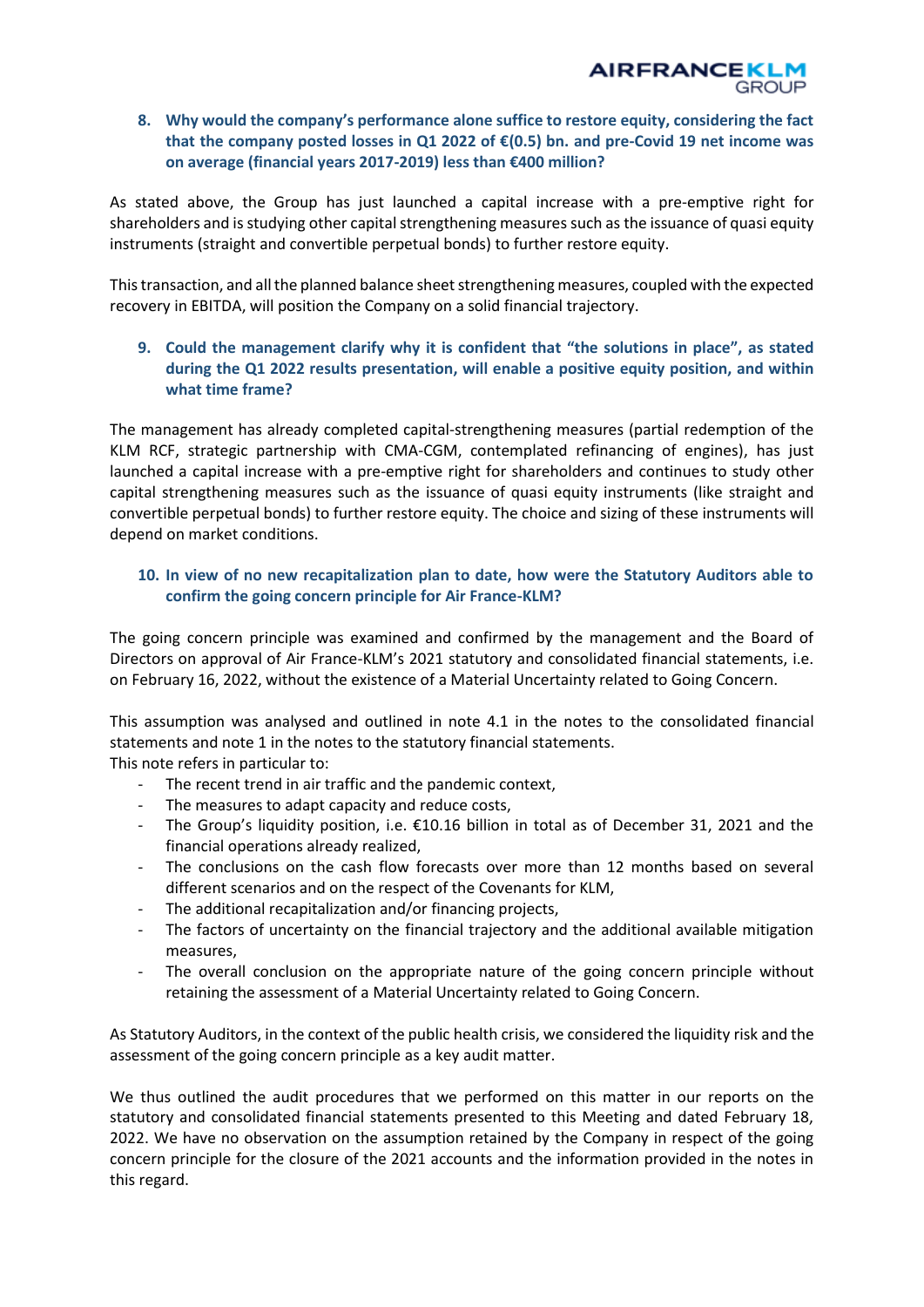# <span id="page-5-0"></span>**Governance**

#### **Questions from SPAAK**

**Within the Air France-KLM Board of Directors, one Board director representing the employees is appointed by the European Works Council. In view of the number of Board seats occupied by Air France employees, an informal agreement provides that the European Works Council must appoint a candidate proposed by the KLM Works Council. However, last December, Mr. Terence Tilgenkamp was appointed by the European Works Council whereas he had not been the candidate proposed by the KLM Works Council. Furthermore, the KLM Works Council expressly opposed his appointment.** 

**11. How does Air France-KLM view the fact that the appointment of one of its Board members is contested by the KLM employees who do not feel represented within the Air France-KLM Board of Directors?**

There are two Board directors representing the employees within the Board of Directors once the Board has more than eight members.

Pursuant to the provisions of Article L.225-27-1 of the French Commercial Code and Article 17-3 of the Air France-KLM Articles of Incorporation, the first Board director representing the employees is appointed by the *Comité de Groupe Français* referred to in Article L. 2331-1 of the French Labor Code and the second is appointed by the Air France-KLM European Works Council. Every Board director representing the employees is appointed for a two-year term of office expiring at the end of the Annual Shareholders' Meeting held during the year in which their mandates expire.

The European Works Council is responsible for the process to appoint the second Board director representing the employees and the appointment takes place pursuant to the procedural rules within this body. The members of the European Works Council represent the Group's European employees, including the French and Dutch employees.

Mr. Terence Tilgenkamp, a KLM Flight Purser, was appointed on October 5, 2021 by the Air France-KLM European Works Council as a second Board director representing the employees and took up his Board director mandate on December 3, 2021, replacing Mr. Mathi Bouts who retired. Mr. Terence Tilgenkamp was appointed for the remainder of his predecessor's term of office, i.e. until the end of the Shareholders' Meeting convened in 2023 to approve the financial statements for the financial year ending December 31, 2022.

The KLM Works Council informed the Company of the questioning of the appointment process conducted by the European Works Council. Air France-KLM requested a detailed audit of the European Works Council process which concluded that the appointment process had been in compliance with the European Works Council rules and that Mr. Terence Tilgenkamp was the duly elected candidate. Air France-KLM noted this appointment and reiterated that it takes care to ensure that the interests of all the Group's employees are respected.

#### **12. How does Air France-KLM plan to reconnect with the employees concerned?**

Employees who may consider that they are not represented within the Board of Directors have the opportunity to express their point of view within the framework of the Works Councils and European Works Council, and thus continue the social dialogue directly with the CEO and the management. In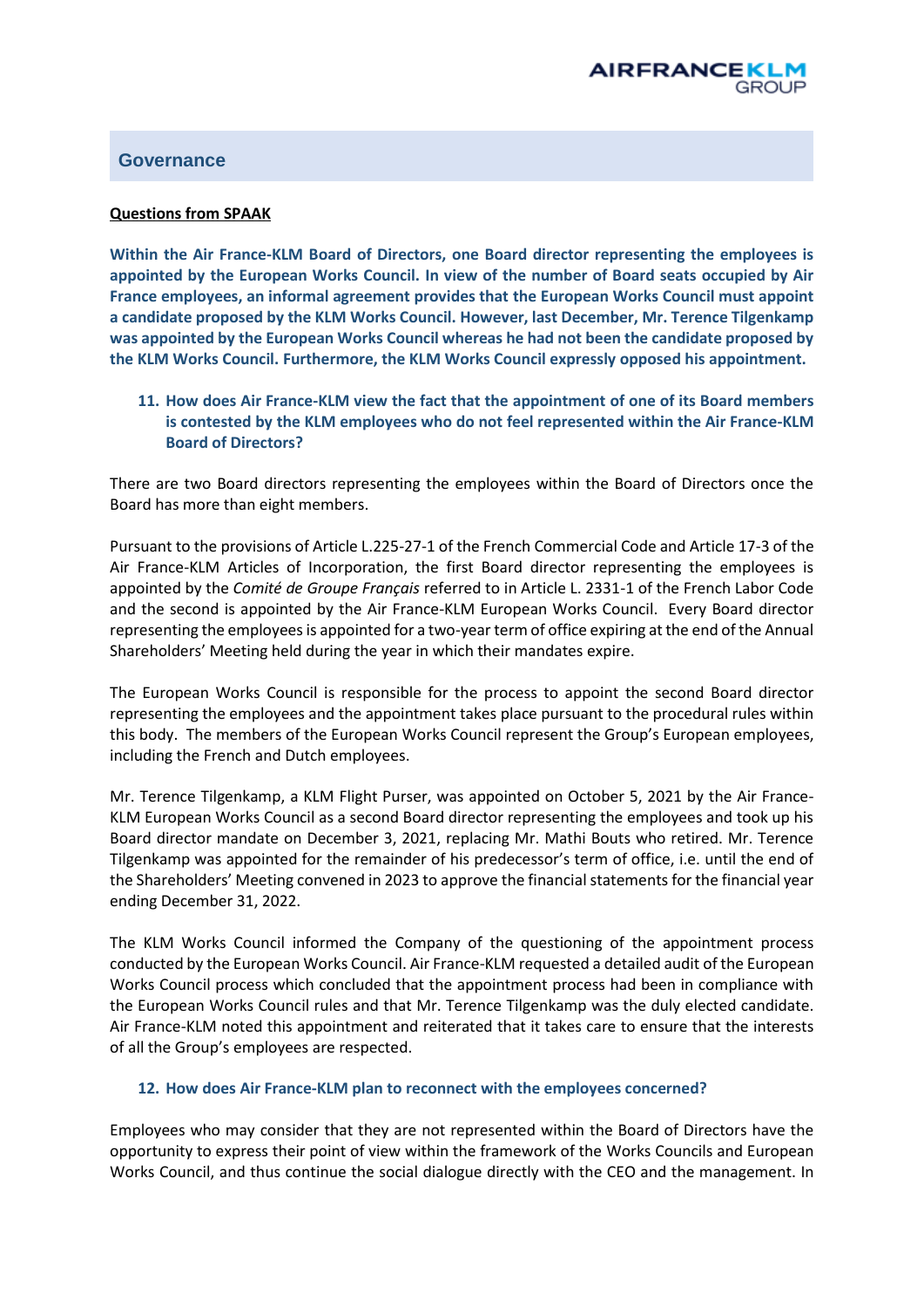addition to via the official platforms, any employees who so wish can share their concerns with the management in a confidential manner or get in touch directly. Similarly, the management will ensure that the dialogue is continued and that all points of view can be expressed.

#### **Question from the A. D. U.T.A association. via its President Mr. Allaguillemette:**

**13. At the beginning of the year, the press evoked another "major blow" for Air France-KLM with the departure of Angus Clark, only shortly after the announcement of the departure of Pieter Elbers, Chief Executive Officer of KLM. Following the announcement of the appointment of Marjan Rintel as the successor to Pieter Elbers, the Group welcomed the establishment of a solid management team for the coming years. Should we deduce from this that Mr. Elbers, the term of whose mandate ran until May 2023, undermined the Group's solidity in a context in which KLM has often obtained better results than Air France, the departure of Mr. Elbers having in this respect prompted a strong reaction from KLM employees?** 

On January 12, 2022, the Air France-KLM Board of Directors approved the decision of the KLM Supervisory Board taken in close consultation with Mr. Peter Elbers, President and Chief Executive Officer of KLM, establishing that Pieter Elbers would not enter into a third term. This process was conducted in a constructive spirit. The Air France-KLM Group and its Board of Directors expressed their gratitude towards Pieter Elbers for his 30-plus years of service to KLM and for the transformation he initiated and will continue to lead as CEO until the end of his mandate. We know we can count on him and the entire KLM team to ensure a smooth leadership transition with his successor. This decision enabled the Supervisory Board of KLM to start the process to identify a successor to Pieter Elbers in a timely manner.

On March 30, 2022, the Air France-KLM Board of Directors approved the proposal of the KLM Supervisory Board to appoint Ms. Marjan Rintel as Chief Executive Officer of KLM replacing Mr. Elbers. The opinion of the KLM Works Council was sought on this proposal. Ms. Marjan Rintel will assume her duties as of July 1, 2022.

Marjan Rintel is currently Chief Executive Officer of NS, the leading passenger railway operator in the Netherlands. She has held various operational and commercial positions within KLM and Air France-KLM, such as Hub Operations at KLM and Senior Vice President Strategic Marketing at Air France-KLM. Her extensive experience in the airline industry, her intimate knowledge of the Group, and her leadership qualities convinced the Board that she is the right person to continue the work to make KLM a leading European airline and a powerhouse for the Air France-KLM Group as a whole.

On March 30, 2022, the Group's Board of Directors also decided on the early renewal of Benjamin Smith's mandate as the Group's Chief Executive Officer for a further five-year term of office, i.e. until the end of the Shareholders' Meeting convened to approve the financial statements for the 2026 financial year, foreseen for May 2027.

In an extremely complex environment and in view of the future challenges, these two decisions effectively ensure a solid management team for the coming years. The Air France-KLM Board of Directors considers that it is vital to stabilize the Group's governance so that the management teams in the airlines can focus all their collective efforts on making Air France-KLM an undisputed leader in the European airline industry.

#### **Questions from SPAAK and VEB European Investors**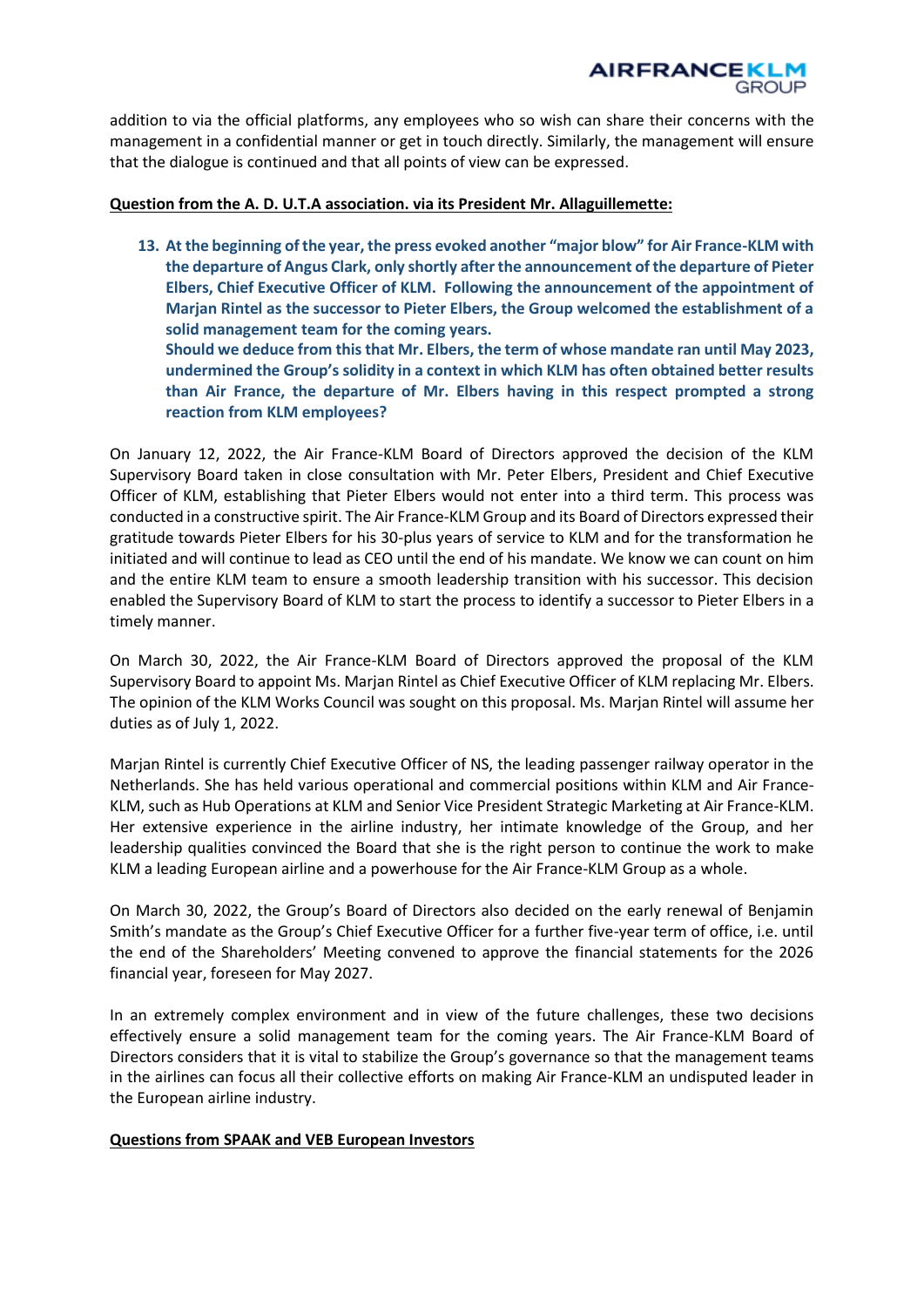**14. Mr. Ben Smith's variable compensation has been the subject of media debates for the third year running in the Netherlands. Has Air-France-KLM envisaged another compensation method for Mr. Benjamin Smith? What are the alternatives envisaged by Air France-KLM to avoid a public debate on the bonus of the Chief Executive Officer?**

The compensation structure for the Chief Executive Officer is in line with the market practices of all French and European listed companies, and compliant with the AFEP-MEDEF Governance Code for listed companies. It was established by the Air France-KLM Board of Directors, based on the work and recommendations of the Remuneration Committee, within the framework of the Group's new governance structure decided in 2018. This compensation structure took into account the international profile and experience of Mr. Benjamin Smith, and was determined on the basis of the compensation practices for similar functions in comparable international groups (including international airline competitors).

These elements of compensation are approved by the Shareholders' Meeting on an annual basis (i) with respect to the elements of compensation paid or granted during the last financial year (*ex-post* vote) and (ii) with respect to the compensation policy for the current financial year (*ex-ante* vote). These *ex-ante* and *ex-post* votes, which are required each year and are binding, are a specificity of the French "Say on Pay" regime compared to other European jurisdictions (e.g., Germany or the Netherlands).

Pursuant to the provisions of the French Commercial Code and the recommendations of the AFEP-MEDEF Code, the 2021 compensation for the Chief Executive Officer and his 2022 compensation policy are detailed in the 2021 Universal Registration Document, and are submitted to the binding *ex-post* and *ex-ante* votes by shareholders during the Shareholders Meeting of May 24, 2022. The performance of the Chief Executive Officer in respect of his annual and long-term variable compensation is measured based on quantitative criteria linked to the Group's financial targets and qualitative criteria linked to the Group's non-financial targets. The Group plans to implement this compensation policy in compliance with the commitments arising from the recapitalization decision of April 5, 2021.

**15. The 2021 Universal Registration Document mentions that the remuneration policy for the Chief Executive Officer, as regards his variable remuneration, could change based on the outcome of the discussions with the European Commission. What is meant by concerning the scope of application of these restrictions and what is the current status of these discussions? What would Air France-KLM consider a satisfactory outcome? Lastly, where do things stand on the variable compensation in respect of the 2020 and 2021 financial years?** 

In respect of the 2020 and 2021 financial years, the European Commission has indicated to Air France-KLM that, since these remuneration elements can be considered as having been granted before the European Commission's decision of April 5, 2021, it would not oppose such a grant in 2021 provided that payment is deferred until such time as at least 75% of the recapitalization measures has been repaid, pursuant to the provisions of the Temporary Framework for State aid aimed at supporting the economy within the context of the Covid-19 outbreak. As a result, during its meeting of March 16, 2022, the Board of Directors confirmed this grant to the Chief Executive Officer for 2021 and decided to defer payment of these variable elements of compensation until such time as at least 75% of the recapitalization measures has been repaid.

Discussions remain ongoing between Air France-KLM and the European Commission regarding the possibility, for 2022, to grant elements of variable compensation to the Chief Executive Officer, subject to deferred payment.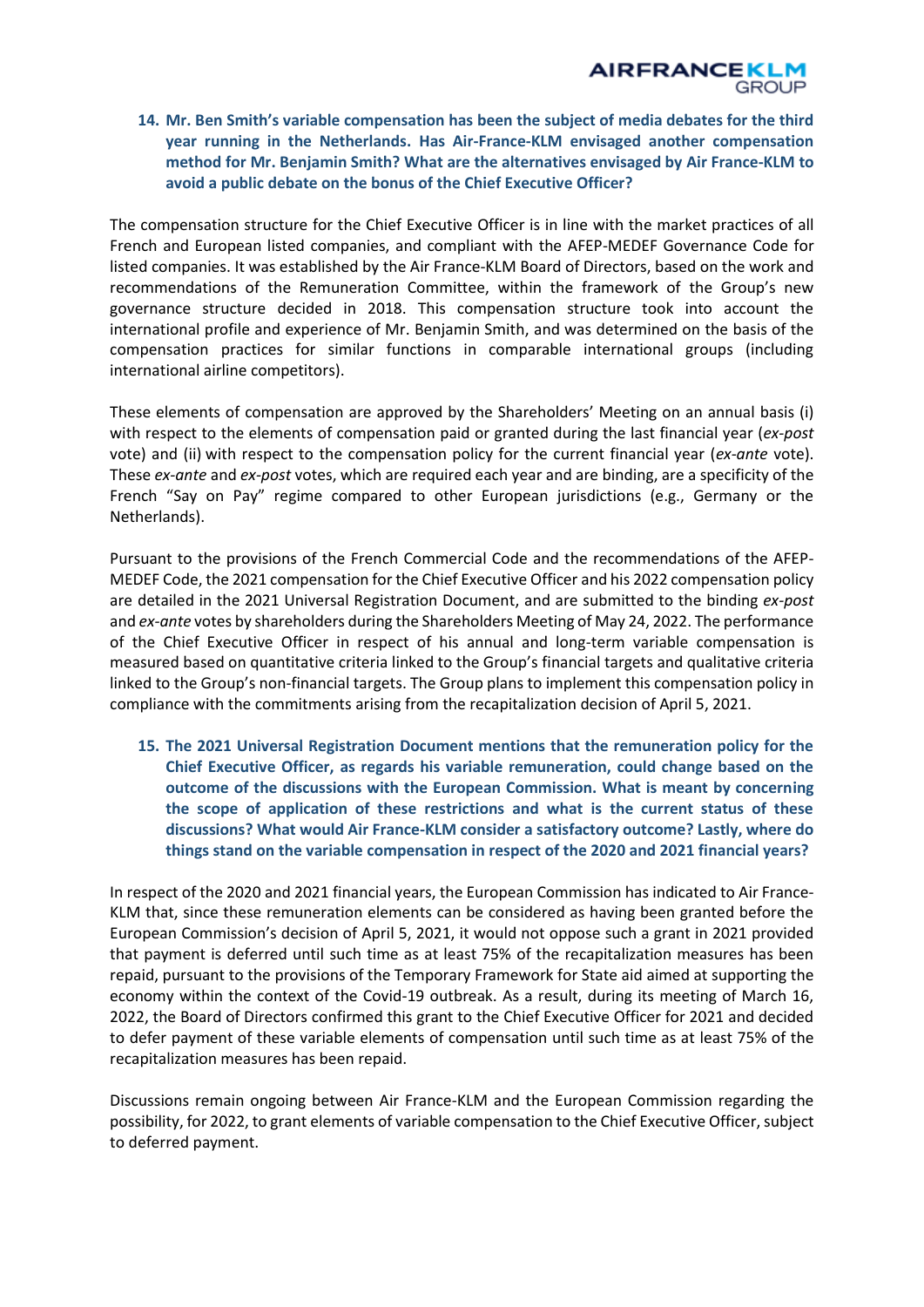

As a result, the Board of Directors "will be able to determine the terms of the variable compensation for the Chief Executive Officer (…) in compliance with the restrictions on corporate officers' remuneration as set forth in the European Commission's decision SA.59913 of April 5, 2021 relating to the recapitalization of Air France and Air France-KLM under the Temporary Framework" and that "the remuneration policy of the Chief Executive Officer, regarding his variable remuneration, could evolve based on the outcome of [the] discussions" with the European Commission (as indicated in the 2022 compensation policy – chapter 2.5.3 of Air France-KLM's 2021 Universal Registration Document which must be published on March 30, 2022).

The final decision of the Board of Directors will be submitted to the shareholder's vote during the Shareholders' Meeting to take place in 2023 (*ex-post* vote).

In any event, pursuant to the European Commission's decision SA.59913 of April 5, 2021, no annual or long-term variable remuneration for the 2022 financial year may be paid to the Chief Executive Officer until such time as at least 75% of the recapitalization measures has been repaid.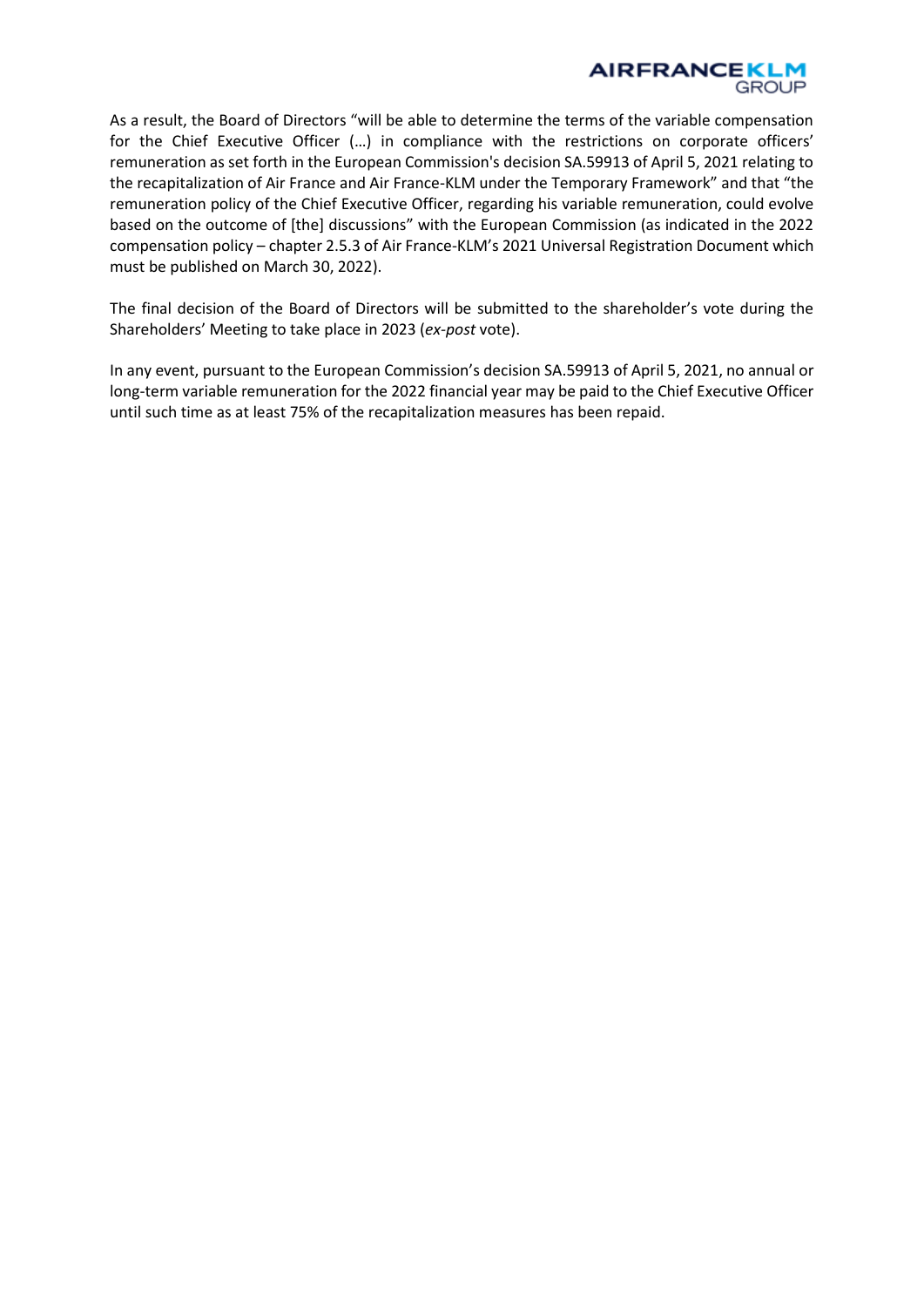# <span id="page-9-0"></span>**Social, societal and environmental responsibility (RSE)**

## **Questions from Mr. Langrenay, President of the Ateliers du Futur association**

## **16. What is the Group's decarbonization trajectory and what levers will enable its achievement?**

The Air France-KLM Group's ambition is to rise to the challenge of the ecological transition with all the players in the airline industry. We have defined a decarbonization trajectory with ambitious targets: reach net zero carbon emissions by 2050 with an intermediary target of emissions -30% in 2030 relative to the 2019 baseline. The Air France-KLM Group is one of the first European airline groups to choose to have this decarbonization trajectory validated by the independent reference organization, SBTi. With this commitment the Group gains total transparency thanks to a scientific evaluation of our ambition. To achieve its decarbonization ambitions, the Group is counting on three levers:

- 1. Reducing our direct  $CO<sub>2</sub>$  emissions (by the renewal of our fleet, the use of sustainable aviation fuel and eco-piloting);
- 2. Reducing our indirect  $CO<sub>2</sub>$  emissions (by mobilizing all our value chain);
- 3. Absorbing  $CO<sub>2</sub>$  in the atmosphere.

#### **17. What governance has been put in place to secure the Group's decarbonization trajectory?**

The Sustainable Development governance is guaranteed by the Group's highest management bodies. The Board of Directors and the Group Executive Committee ensure that sustainability issues are given priority. The teams responsible for sustainable development submit frequent reports in this regard to the most senior management levels.

The Board of Directors determines the strategic orientations for company's activity and monitors their implementation, in line with its social interest, by notably taking into consideration, within its decisionmaking process, the social and environmental issues surrounding its activity (for example, for the renewal of the Group's fleet). The Board draws on the recommendations of the advisory Committees. Within this framework, since December 2018, the Board has been supported by the Sustainable Development and Compliance Committee, composed of 6 members and chaired by an independent director, Ms. Anne-Marie Idrac. This Committee assists the Board of Directors in reviewing the Group's sustainable development and compliance policies. It ensures the promotion of long-term valuecreation by the Group and thus the taking into account of the social and environmental issues involved in the business activities in the definition of the Group's strategy by making recommendations to the Board of Directors. During the 2021 financial year, this Committee notably reviewed the Group's Extra-Financial Performance Statement, the Group's Sustainable Development strategy, the Group's compliance program, the extra-financial risks and the Group's social, societal and environmental goals. It also monitored the Group's environmental commitments made within the framework of the financial support measures from the French and Dutch States and participated in a working Group on the Group's corporate purpose.

The Group Executive Committee determines the sustainable development policy and factors it into the Group's strategic planning. It reviews the sustainable development strategy and performance on an annual basis. A cross-cutting Decarbonization Committee covering all the company functions has also been established reporting to the Group's Corporate Secretary, to monitor the execution of the decarbonization road map. Every year, the Board approves the Extra-Financial Performance Statement, validated by an independent third-party organization, which includes the Group's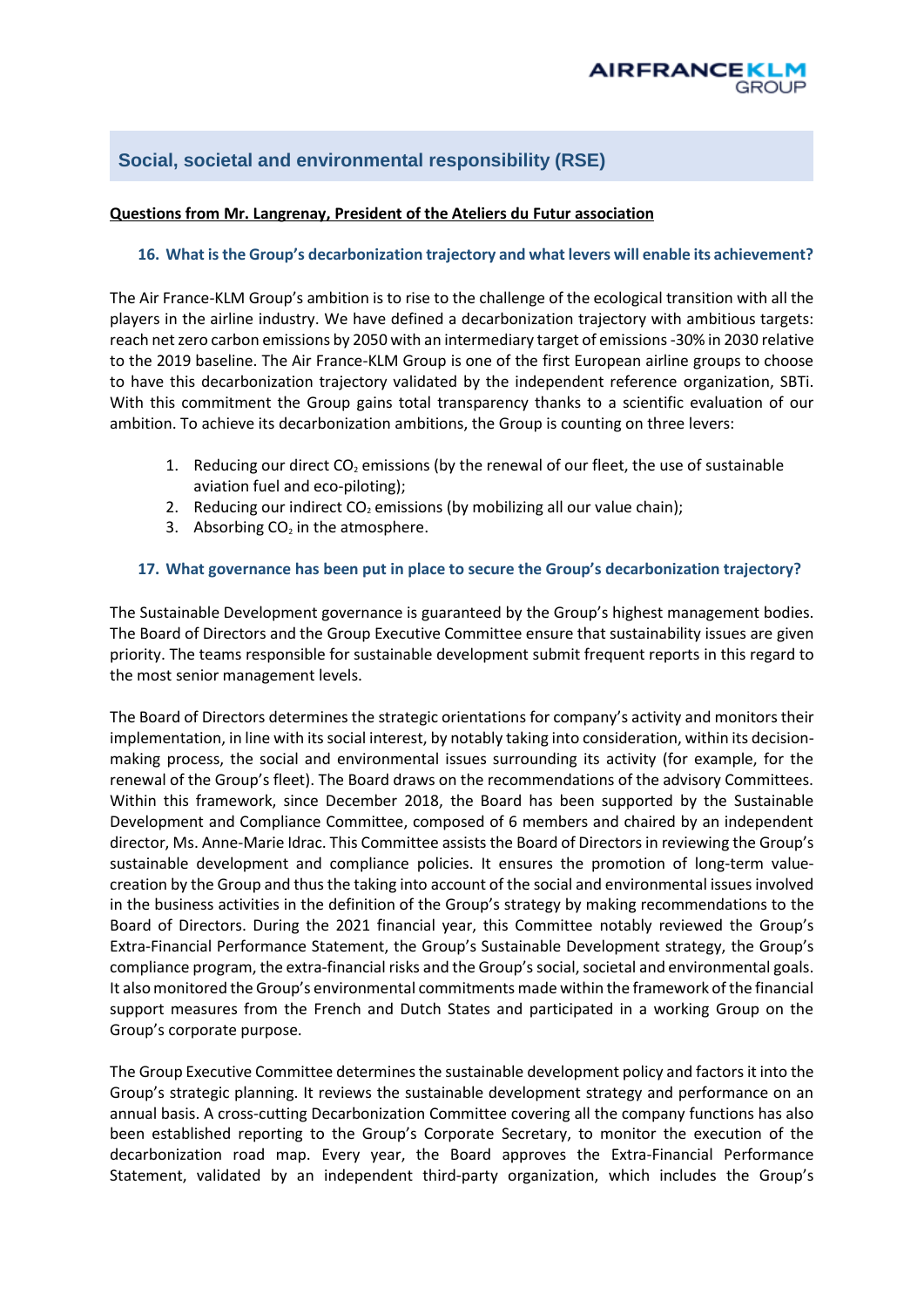

environmental performance and its updated decarbonization program. It is then published in the Universal Registration Document.

## **18. How does the Air France-KLM report to customers on the carbon footprint of its air transportation activity?**

We practice transparency by disclosing and communicating on the subject of our impact on the environment to raise our customers' awareness of environmental issues and encourage responsible practices. Air France and KLM notably make  $CO<sub>2</sub>$  calculators available to their customers when they book tickets on the airlines' websites. These calculators are linked to an emission evaluation system which also enables passengers who so wish to offset the emissions from their travel. Having access to this information helps our customers to take more informed decisions concerning their purchases.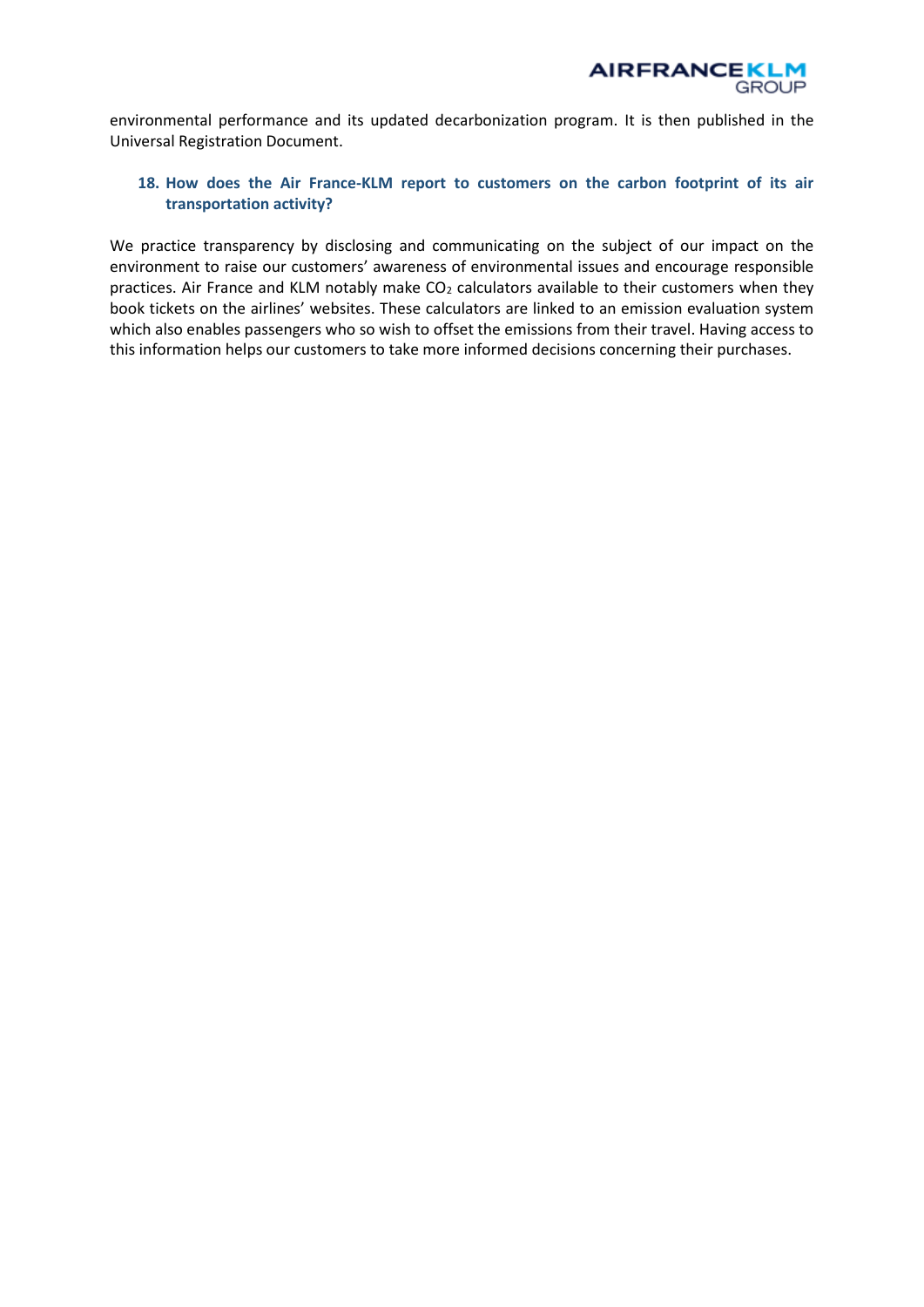## <span id="page-11-0"></span>**Social**

#### **Questions from SPAAK**

**The labor conditions imposed by the Dutch State within the framework of the loans and guarantees granted to KLM by the State in 2020 have caused a huge public and political debate in the Netherlands, damaging the position and reputation of KLM, the Air France-KLM Group and their employees. These dynamics have potentially led to a lower value for shareholders.** 

**19. Last year, Air France-KLM did not want to anticipate the conclusions of the Committee on Freedom of Association of the International Labour Organization (CFA). How does Air France-KLM intend to take into consideration the conclusions of this Committee formulated in its 397th report, finding that the Dutch State did not act in an appropriate manner within the framework of the conditions imposed on KLM for the granting of the loans and guarantees by the Dutch State? In this context, what is the impact on the role of KLM's management given the non-respect of the existing legislation and regulations?**

The Committee on Freedom of Association's recommendations are directed at the Dutch government and the role of the KLM management in this matter is not under discussion.

The Committee's recommendations reiterate notably the need for the Dutch government to engage in dialogue with the organizations representing the employers and workers concerned, notably to find solutions that are fair and tenable during periods of crisis.

In this context, given its desire to maintain a high-quality employee dialogue, KLM is pursuing discussions with its employees and the unions in an open and transparent manner.

The Group's management is committed to maintaining an open and constructive dialogue with the unions in the Group's entities.

**20. What role does Air France-KLM intend to play in this process, in view of SPAAK's earlier warnings (letter of July 23, 2020, questions at the 2021 AGM) in which KLM's management and the Air France-KLM Board of Directors were made aware of the afore-mentioned concerns?**

Were such exceptional circumstances to re-occur, the KLM management would do everything in its power to ensure that the recommendations of the ILO's Committee on Freedom of Association are implemented within the framework of its discussions with the Dutch government.

# **21. In future, what will be done to prevent any further non-compliance with international labor law within KLM and Air France-KLM, and how do you plan to restore the trust of KLM employees in the KLM management?**

An overall compliance framework is in place for Air France-KLM and KLM with continuous actions to further mitigate the risk of non-compliance. Training programs, clear policies and verification measures are made available to management and employees at all levels.

Trust is maintained by continuing our social dialogue in a transparent and open way towards solutions.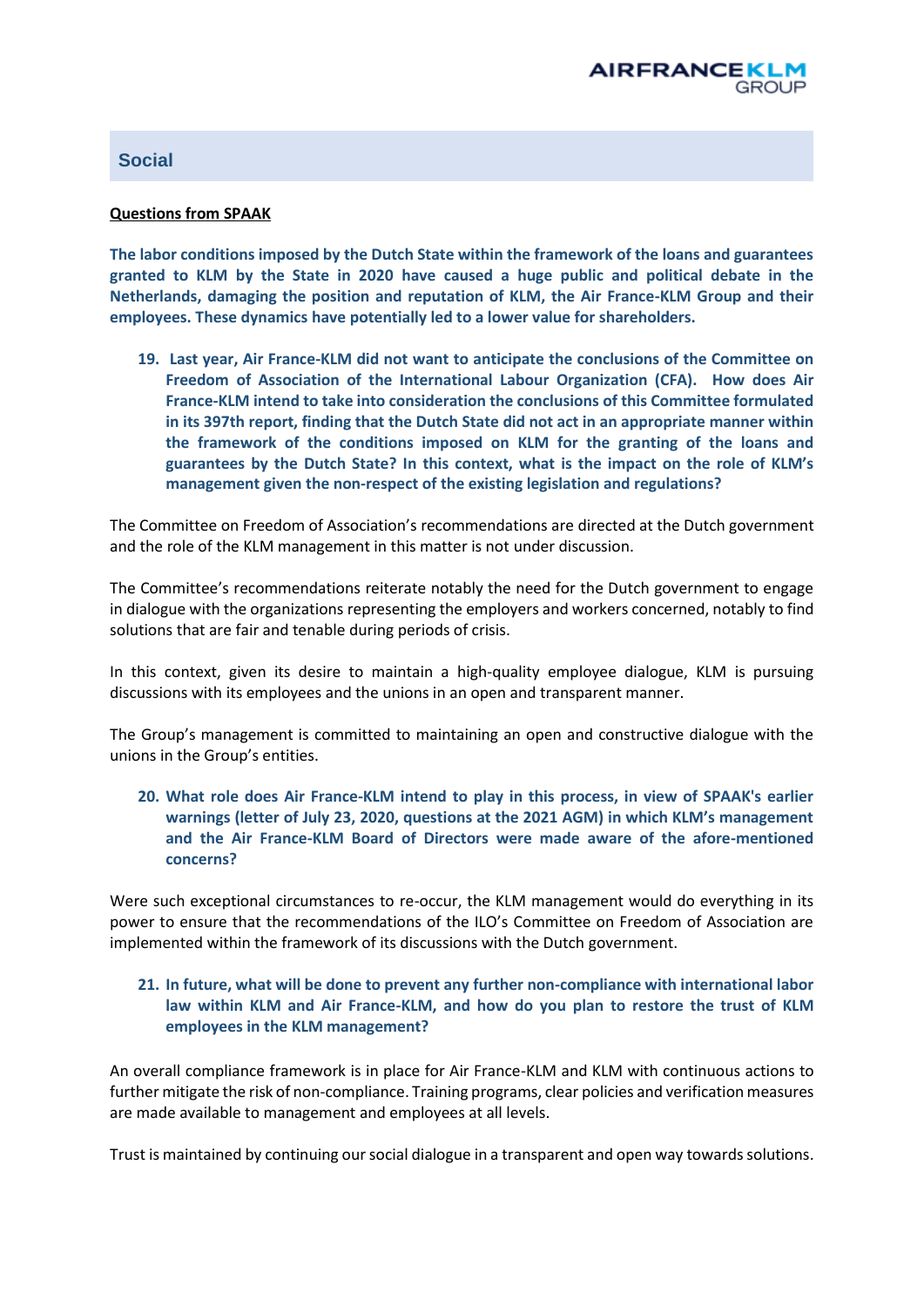

#### **22. In what way will the members of KLM's management and Board be held responsible for their illegal and damaging actions and policies?**

Air France-KLM does not share SPAARK's opinion concerning the responsibility of the KLM management. As previously mentioned, the recommendations of the Committee on Freedom of Association are addressed to the Dutch government and do not invoke the responsibility of the KLM management nor that of the members of the Air France-KLM Board of Directors.

The KLM management negotiated in full transparency and good faith with the Dutch government and did everything within its power to protect the interests of the Group and its employees, in difficult circumstances where the longevity of the company was at stake.

Were such exceptional circumstances to re-occur, the KLM management would do everything in its power to ensure that the recommendations of the ILO's Committee on Freedom of Association are implemented within the framework of its discussions with the Dutch government.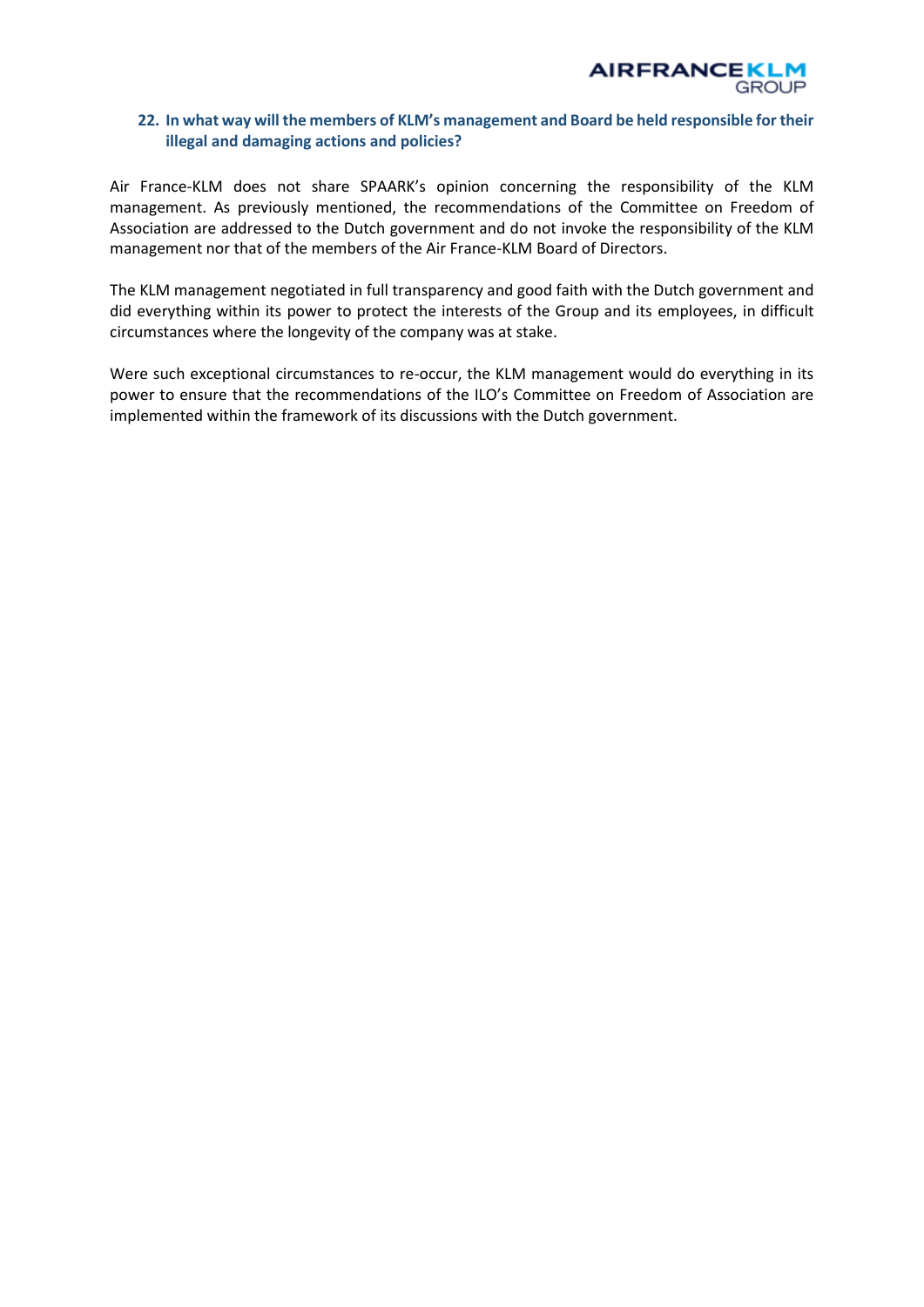

#### **Question from the A. D. U.T.A association. via its President Mr. Allaguillemette**

**23. For some time, the situation has been calm in terms of labour relations at Air France, something which is important ahead of an envisaged recapitalization. At a time when we are seeing a stronger-than expected improvement in the airline's results, is it wise to envisage a plan to offshore a portion of IT development to India which could trigger labor unrest at Air France?** 

Within the framework of its activities and as a complement to its own resources, Air France uses a number of IT services companies.

The latter are notably involved in development activities, an area much in demand for which there is a serious shortage of qualified people in France. Faced with this situation, Air France's service providers are currently diversifying the localizations for the allocation of these tasks which are currently focused on France, to extend them to other countries (in Europe and beyond).

The use of this type of service and staff based internationally is a normal practice within these services providers who also work for other large French and international companies. KLM has used them for more than 20 years.

This change has absolutely no impact on the company's employees, who are responsible for most of its IT activities in-house.

Air France has no plans to offshore jobs and, since the beginning of 2022, has again been hiring IT staff on permanent contracts at its sites based in the Paris region and the French provinces.

In short, this is aimed at expanding our sub-contracting options while prioritizing quality and rapid availability at reasonable prices, as a complement to our internal resources which we prioritize and are developing through recruitment.

## <span id="page-13-0"></span>**IT**